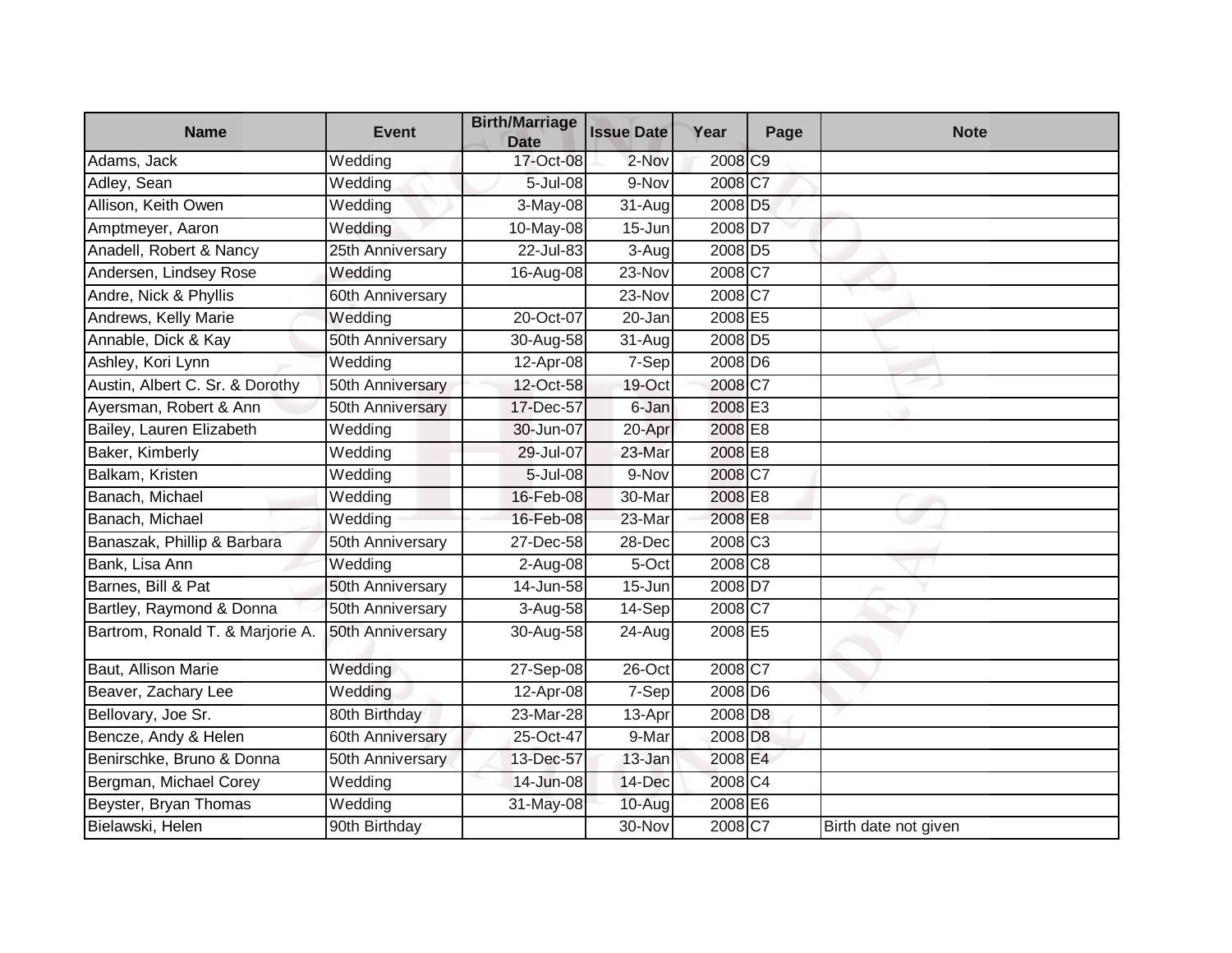| Bilski, Josephine                                   | 95th Birthday    | 26-Jul-13 | $27 -$ Jul          | 2008 D5               |                        |
|-----------------------------------------------------|------------------|-----------|---------------------|-----------------------|------------------------|
| Blankenship, Samuel William &<br>Nancy Carroll Kuhn | 50th Anniversary | 26-Jul-58 | 3-Aug               | 2008 D <sub>5</sub>   |                        |
| Blinks, Bill & Altamae                              | 60th Anniversary | 17-Mar-48 | 16-Mar              | 2008 E8               |                        |
| Bluethmann, Bill                                    | Wedding          | 15-Sep-07 | 13-Jan              | 2008 E4               |                        |
| Bogucki, Donald & Carolyn                           | 50th Anniversary | 30-Aug-58 | 31-Aug              | 2008 D5               |                        |
| Bohannon, Kristin Nicole                            | Wedding          | 8-Sep-07  | 6-Jan               | 2008E3                |                        |
| Booker, Andrew                                      | Wedding          | 3-Aug-08  | 14-Sep              | 2008 C7               |                        |
| Bowman, Chris & Diane                               | 25th Anniversary |           | 27-Apr              | 2008 E6               | Wedding date not given |
| Bozarth, Crystal                                    | 104th Birthday   | 13-Aug-04 | 31-Aug              | 2008 D <sub>5</sub>   |                        |
| Briski, Erin                                        | Wedding          | 9-Jun-07  | 20-Apr              | 2008 E8               |                        |
| Brown, Lamar & Sally                                | 50th Anniversary | 11-Oct-58 | 2-Nov               | 2008 C9               |                        |
| Brown, Steven Herschede                             | Wedding          | 26-May-07 | 27-Apr              | 2008 E6               |                        |
| Builta, Toni Lynn                                   | Wedding          | 31-May-08 | 10-Aug              | 2008 E6               |                        |
| Bultema, Daniel Paul Jr.                            | Wedding          | 11-Apr-08 | 1-Jun               | 2008 E8               |                        |
| Busich, Joseph William                              | Wedding          | 23-Aug-08 | 31-Aug              | 2008 D <sub>5</sub>   |                        |
| Byrne, Alison Jean                                  | Wedding          | 26-May-07 | 11-May              | 2008 F6               |                        |
| Caputo, Henry & Alice                               | 40th Anniversary | 15-Jun-68 | $13 -$ Jul          | 2008 E5               |                        |
| Carter, Lucille Theresa                             | Wedding          | 23-May-08 | 3-Aug               | 2008 D <sub>5</sub>   |                        |
| Cash, Amanda Jeanine                                | Wedding          | 7-Jul-07  | 8-Jun               | 2008 D9               |                        |
| Cathey, William "Dell" & Ruth                       | 60th Anniversary | 10-Apr-48 | $\overline{4}$ -May | 2008 E6               |                        |
| Chelap, Katie                                       | Wedding          | 1-Sep-07  | 2-Mar               | 2008 D <sub>8</sub>   |                        |
| Child, Jessalyn Renee                               | Wedding          | 17-Oct-08 | 23-Nov              | 2008 C7               |                        |
| Chon, Bill & Jean (Boring)                          | 60th Anniversary | 20-Aug-48 | 24-Aug              | 2008 E5               |                        |
| Clark, Matthew Odell                                | Wedding          | 1-Sep-07  | 20-Jan              | 2008 E5               |                        |
| Clarke, Eric Bryan                                  | Wedding          | 7-Jul-07  | 1-Jun               | 2008 E8               |                        |
| Clarke, Eric Bryan                                  | Wedding          | 7-Jul-07  | 22-Jun              | 2008 D5               |                        |
| Clifford, Eugene & Amanda<br>(Doelling)             | 50th Anniversary | 12-Apr-58 | 25-May              | 2008 E3               |                        |
| Cooper, Richard & Sue                               | 50th Anniversary | 28-Jun-58 | 29-Jun              | 2008 E7               |                        |
| Cortopassi, Adam                                    | Wedding          | 24-Feb-08 | 11-May              | 2008 F6               |                        |
| Crook, Candice                                      | Wedding          | 31-May-08 | 28-Sep              | $2008$ C <sub>9</sub> |                        |
| Cuellar, Jillian Renee                              | Wedding          | 2-Jun-07  | 20-Jan              | 2008 E5               |                        |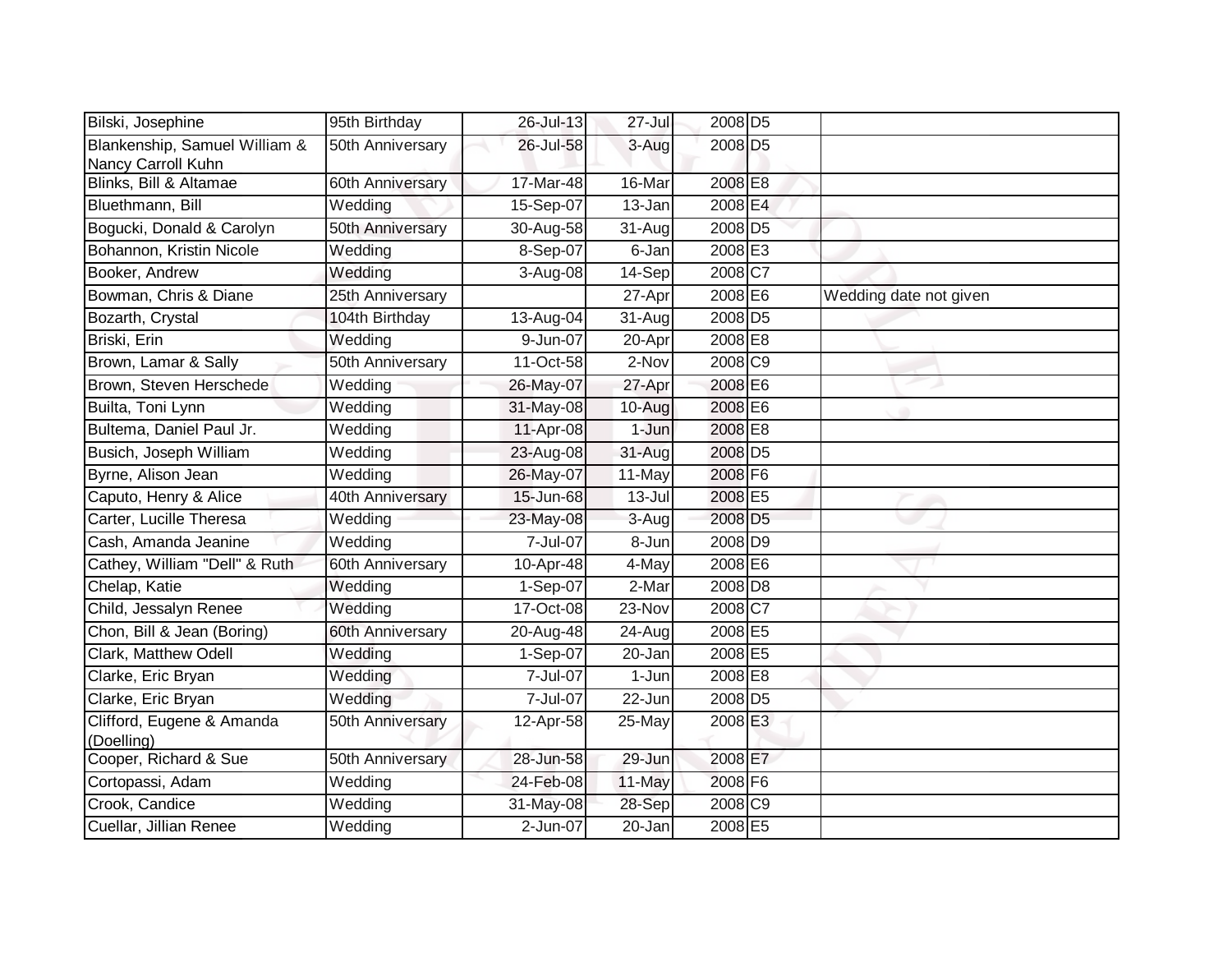| Curvey, Robert & Betty                | 50th Anniversary | 27-Sep-58               | $28-Sep$ | 2008 C8               |                        |
|---------------------------------------|------------------|-------------------------|----------|-----------------------|------------------------|
| Daihes, Oron                          | Wedding          | 30-Aug-08               | 9-Nov    | 2008 C7               |                        |
| Daly, Megan Jeanne                    | Wedding          | 25-Jul-08               | 14-Sep   | 2008 C7               |                        |
| Danaher, Robert & Marjorie<br>(Nowak) | 60th Anniversary |                         | 9-Nov    | 2008 C7               | Wedding date not given |
| Davis, Robert & Marie                 | 65th Anniversary | 25-Dec-42               | 6-Jan    | 2008E3                |                        |
| De Boer, Katie                        | Wedding          | 19-Jan-08               | 5-Jul    | 2008 E5               |                        |
| Devenport, Randon Lane                | Wedding          | 22-Dec-07               | 24-Feb   | 2008 E6               |                        |
| Diaz, Krisa                           | Wedding          | 16-Feb-08               | 27-Apr   | 2008 E6               |                        |
| Douma, Grace (Boer)                   | 80th Birthday    | 14-Dec-29               | 14-Dec   | $2008$ C <sub>4</sub> |                        |
| Dowdy, Kristen Elizabeth              | Wedding          | 25-May-08               | 26-Oct   | 2008 C7               |                        |
| Drosos, Barbara (Fleishman)           | 85th Birthday    | 25-Mar-23               | 23-Mar   | 2008 E8               |                        |
| Drummond, Curtis & Dorothy            | 60th Anniversary | 20-May-48               | 25-May   | 2008 E3               |                        |
| Durham, James Russell                 | Wedding          | 3-Dec-07                | 27-Apr   | 2008 E6               |                        |
| Eenigenburg, Dan                      | Wedding          | 19-Jan-08               | $5$ -Jul | 2008 E5               |                        |
| Eggleston, Larry & Margaret           | 50th Anniversary | 15-Feb-58               | 29-Jun   | 2008 E7               |                        |
| Ehrenzeller, Jainie Lee               | Wedding          | 1-Sep-07                | 20-Jan   | 2008 E5               |                        |
| Eichberger, Jaclyn Marie              | Wedding          | 23-Aug-08               | 31-Aug   | 2008 D5               |                        |
| Eidam, Lisa Ann                       | Wedding          | 13-Oct-07               | 27-Jan   | 2008 E4               |                        |
| Elo, Jeffrey A. (Dr.)                 | Wedding          | 31-Mar-07               | 9-Mar    | 2008 D <sub>8</sub>   |                        |
| Enstrom, Shawn Charles                | Wedding          | 22-Sep-07               | 24-Feb   | 2008 E6               |                        |
| Erickson, Jack & (Mrs.)               | 60th Anniversary | 7-Aug-48                | 7-Sep    | 2008 D6               |                        |
| Eriks, Edward                         | 92nd Birthday    | $2-Feb-16$              | 3-Feb    | 2008 E5               |                        |
| Espitia, Regino & Helen               | 60th Anniversary |                         | 7-Dec    | 2008 C11              | Wedding date not given |
| Farina, Michelle Ann                  | Wedding          | 8-Nov-08                | 26-Oct   | 2008 C7               |                        |
| Fish, Charles & Martha                | 75th Anniversary | $\overline{12}$ -Sep-33 | 12-Oct   | 2008 C <sub>3</sub>   |                        |
| Fleck, Charles M.                     | Wedding          | 8-Aug-08                | 24-Aug   | 2008 E5               |                        |
| Flitter, Alice                        | 90th Birthday    |                         | 24-Feb   | 2008 E6               | Birth date not given   |
| Forhan, Michael Scott                 | Wedding          | 9-May-07                | 4-May    | 2008 E6               |                        |
| Fritzsche, Brittany Amber             | Wedding          | 14-Jun-08               | 19-Oct   | 2008 C7               |                        |
| Fritzsche, Brittany Amber             | Wedding          | 14-Jun-08               | 26-Oct   | 2008 C7               |                        |
| Funcik, Thomas & Nancy (Houx)         | 40th Anniversary | 16-Aug-68               | 21-Sep   | 2008 C7               |                        |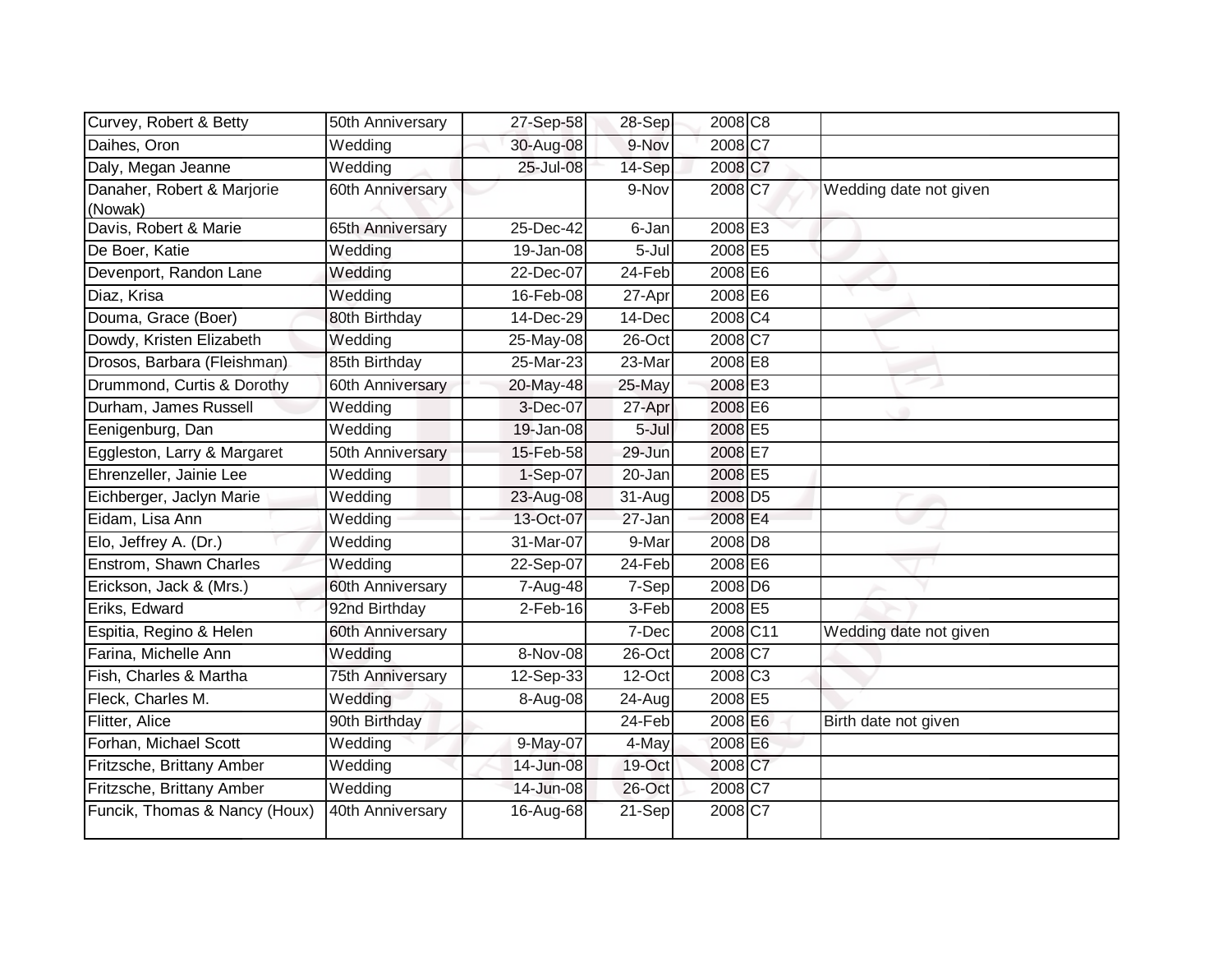| Fuscoe, Matthew Paul                                 | Wedding          | 8-Nov-08     | 26-Oct               | 2008 C7             |                        |
|------------------------------------------------------|------------------|--------------|----------------------|---------------------|------------------------|
| Garcia, Sally                                        | Wedding          | 7-Jul-07     | 16-Mar               | 2008 E9             |                        |
| Gardiner, Burton & Dorothy<br>(Koehn)                | 50th Anniversary | 22-Jun-58    | 6-Jul                | 2008 E5             |                        |
| Garza, Francisco & Yolanda                           | 50th Anniversary | 29-Nov-58    | 30-Nov               | 2008 C7             |                        |
| Goetz, Jacquie                                       | Wedding          | 15-Sep-07    | 13-Jan               | 2008 E4             |                        |
| Golando, Anthony Louis                               | Wedding          |              | 30-Nov               | 2008 C7             | Wedding date not given |
| Goodlander, Dick & Bunny                             | 50th Anniversary | 30-Aug-58    | $\overline{3}$ 1-Aug | 2008 D <sub>5</sub> |                        |
| Gould, Floren Lee & Lucrezia<br>Joan (Taylor)        | 50th Anniversary | 4-Jan-58     | $6$ -Jan             | 2008 E3             |                        |
| Grady, Donald & Lyla                                 | 50th Anniversary | 9-Aug-58     | $10-Aug$             | 2008 E6             |                        |
| Grcich, Joseph A. Sr. & Virginia<br>M. (Hassenpflug) | 60th Anniversary | 7-Oct-48     | 23-Nov               | 2008 C7             |                        |
| Green, Heather Lynn                                  | Wedding          | 21-Jun-08    | 31-Aug               | 2008 D <sub>5</sub> |                        |
| Green, Jim & Betty                                   | 60th Anniversary |              | 30-Nov               | 2008 C7             | Wedding date not given |
| Griffith, Jim & Jane                                 | 60th Anniversary | 3-Jul-48     | $13 -$ Jul           | 2008 E5             |                        |
| Grimmer, Justin Ryan                                 | Wedding          | 15-Dec-07    | 20-Jan               | 2008 E5             |                        |
| Gunia, Marian                                        | 85th Birthday    | 27-Jan-23    | 3-Feb                | 2008 E4             |                        |
| Hahn, Kristopher Paul                                | Wedding          | 24-Aug-08    | 19-Oct               | 2008 C7             |                        |
| Harrison, Justin Robert                              | Wedding          | 17-Oct-08    | 23-Nov               | 2008 C7             |                        |
| Harvey, Matthew B.                                   | Wedding          | 18-Aug-07    | 6-Jan                | 2008 E3             |                        |
| Hein, Glenn David                                    | Wedding          | 16-Aug-08    | 23-Nov               | 2008 C7             |                        |
| Hendricks, William (Bill)                            | Wedding          | 23-May-08    | 3-Aug                | 2008 D <sub>5</sub> |                        |
| Henson, Susan M.                                     | Wedding          | 25-Apr-08    | 20-Apr               | 2008 E8             |                        |
| Hill, Thomas Joseph                                  | Wedding          | 29-Sep-07    | 23-Mar               | 2008 E8             |                        |
| Hinton, Joseph Bryan                                 | Wedding          | 8-Sep-07     | 6-Jan                | 2008 E3             |                        |
| Hipp, Lloyd (Bud) and Susan<br>(Kasprzak)            | 50th Anniversary |              | $21-Sep$             | 2008 C7             | Wedding date not given |
| Hobbins, Patrick Joseph                              | Wedding          | 18-Aug-07    | 20-Jan               | 2008 E5             |                        |
| Hoffman, William Joseph Jr.                          | Wedding          | 2-Aug-08     | 5-Oct                | 2008 C8             |                        |
| Holeman, Amber Marie                                 | Wedding          | 9-May-07     | 4-May                | 2008 E6             |                        |
| Hoover, Allison Miriam                               | Wedding          | $14$ -Jul-07 | 13-Jan               | 2008 E4             |                        |
| Hornak, Paul & Theresa                               | 60th Anniversary | 11-Sep-48    | 26-Oct               | 2008 C7             |                        |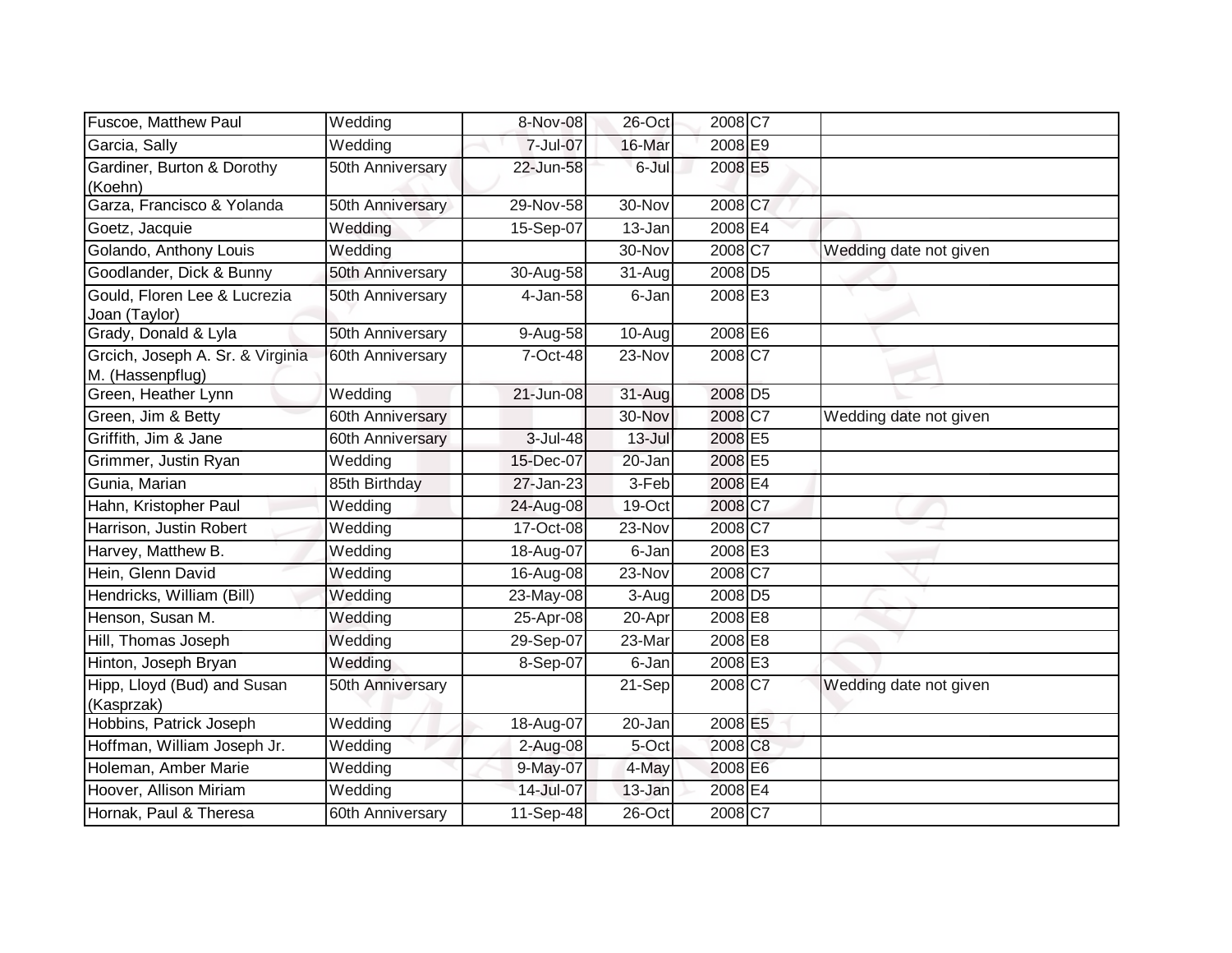| Howell, Robert M.                     | 90th Birthday    | 8-May-18    | 4-May      | 2008 E6             |                       |
|---------------------------------------|------------------|-------------|------------|---------------------|-----------------------|
| Hughes, Daniel Patrick                | Wedding          | 26-Jul-08   | 28-Sep     | 2008 C <sub>8</sub> |                       |
| Huseman, Melissa                      | Wedding          | 16-Feb-08   | 23-Mar     | 2008 E8             |                       |
| Huseman, Melissa                      | Wedding          | 16-Feb-08   | 30-Mar     | 2008 E8             |                       |
| Janiga, Jerry & Betty                 | 50th Anniversary | $15-Mar-58$ | 16-Mar     | 2008 E8             |                       |
| Janovsky, Christopher Donald          | Wedding          | 27-Sep-08   | 21-Dec     | 2008 C7             |                       |
| Jones, Don & Bonnie                   | 50th Anniversary | 14-Jun-58   | 8-Jun      | 2008 D9             |                       |
| Jongsma, Henry                        | 90th Birthday    | 9-Aug-18    | 10-Aug     | 2008 E6             |                       |
| Kahley, Kevin Daniel                  | Wedding          | 13-Oct-07   | 27-Jan     | 2008 <b>E4</b>      |                       |
| Kaminski, Jeffrey                     | Wedding          | 9-Jun-07    | 20-Apr     | 2008 E8             |                       |
| Kampe, Alice (Boer)                   | 80th Birthday    | 14-Dec-29   | 14-Dec     | 2008 C4             |                       |
| Keller, Brian                         | Wedding          | 1-Sep-07    | 2-Mar      | 2008 D8             |                       |
| Kessler, Mr. & Mrs.                   | 50th Anniversary | 10-May-58   | 3-Aug      | 2008 D <sub>5</sub> | First names not given |
| Kinne, Matthew Edward                 | Wedding          | 14-Jul-07   | $13 - Jan$ | 2008 E4             |                       |
| Kiraly, Steve & Judy                  | 50th Anniversary | 21-Jun-58   | $13 -$ Jul | 2008 E5             |                       |
| Knish, Jeannie Marie                  | Wedding          | 18-Aug-07   | 20-Jan     | 2008 E5             |                       |
| Kokandy, Amy Lynn                     | Wedding          | 9-Aug-08    | 9-Nov      | 2008 C7             |                       |
| Kosiara, Jason Edward                 | Wedding          | 2-Jun-07    | 20-Jan     | 2008 E5             |                       |
| Kosinski, Raymond & Marilyn           | 50th Anniversary | 19-Apr-58   | 13-Apr     | 2008 D <sub>8</sub> |                       |
| Kotowski, Josephine                   | 90th Birthday    | 19-Mar-18   | 23-Mar     | 2008 E8             |                       |
| Kovecsi, Danielle Terese              | Wedding          | 6-Oct-07    | 14-Sep     | 2008 C7             |                       |
| Kozlowski, Robert Gerald              | Wedding          | 31-Aug-08   | $26$ -Oct  | 2008 C7             |                       |
| Kukral, Kristen Leigh                 | Wedding          | 30-Aug-08   | 9-Nov      | 2008 C7             |                       |
| Lach, Anthony & Loretta<br>(Ignarski) | 50th Anniversary | $6-Sep-58$  | 28-Sep     | 2008 C9             |                       |
| Lamkin, Anne                          | Wedding          | 17-May-08   | 21-Dec     | 2008 C7             |                       |
| LaReau, Danielle Renee                | Wedding          | 11-Apr-08   | $1-Jun$    | 2008 E8             |                       |
| Lasky, Maura Lauryn                   | Wedding          | $3-Dec-07$  | 27-Apr     | 2008 E6             |                       |
| Laudermilk, Matthew Rus               | Wedding          | 24-May-08   | 17-Aug     | 2008 E8             |                       |
| Laurant, Kevin & Edna                 | 39th Anniversary | 23-Aug-69   | 17-Aug     | 2008 E8             |                       |
| Lee, Timothy James                    | Wedding          | 17-Nov-07   | 6-Apr      | 2008 E8             |                       |
| Lee, Wayne & Linda                    | 50th Anniversary | $1-Feb-58$  | 9-Mar      | 2008 D <sub>8</sub> |                       |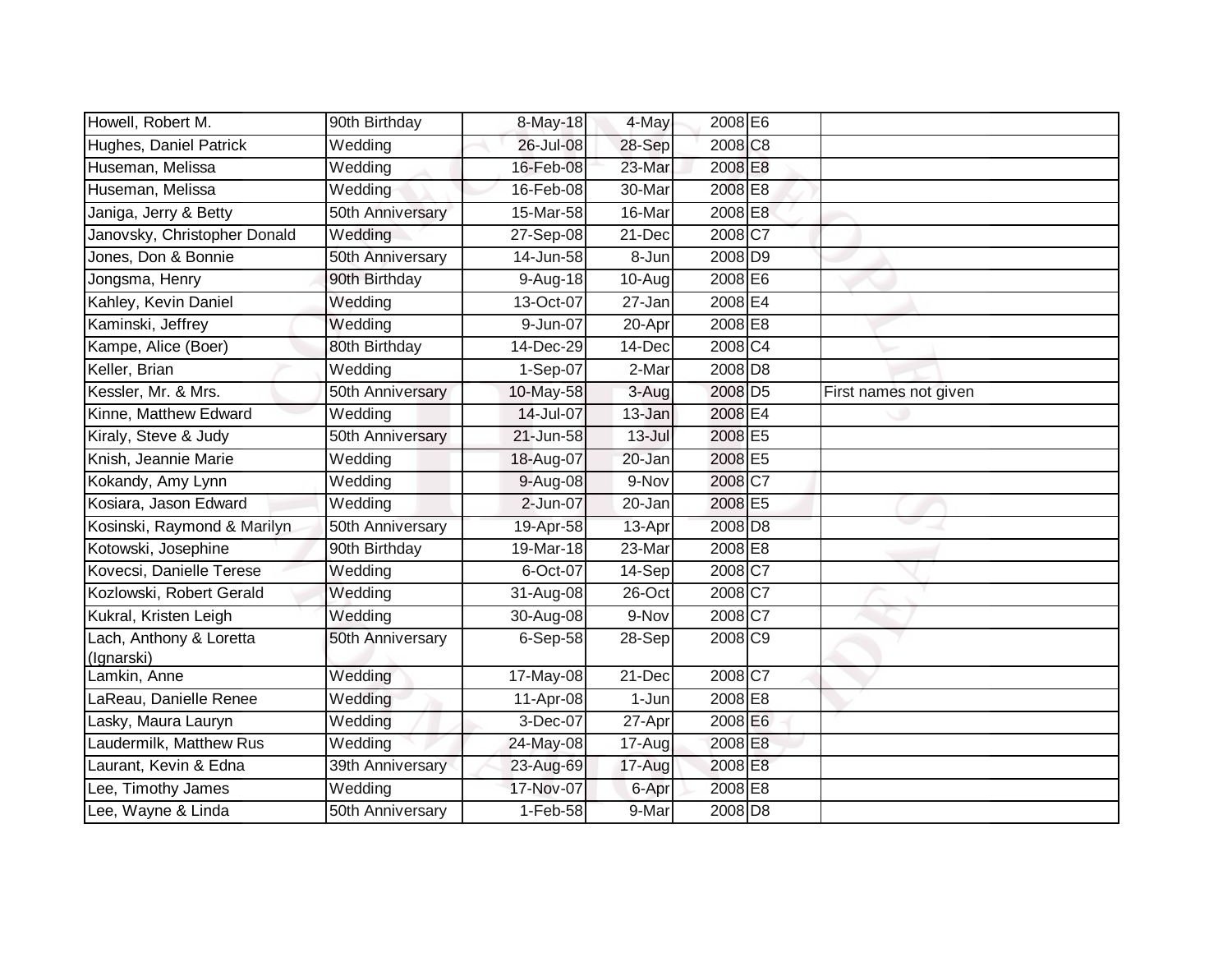| Lenzo, Tracy Christine      | Wedding          | 1-Dec-07   | 13-Jan               | 2008 E5               |                                                |
|-----------------------------|------------------|------------|----------------------|-----------------------|------------------------------------------------|
| Leonard, Terese Marie       | Wedding          | 15-Dec-07  | 20-Jan               | 2008 E5               |                                                |
| Lewandowski, Agnes          | 98th Birthday    | 18-Jan-10  | 17-Feb               | 2008 D6               |                                                |
| Lewis, Ed & Kelli           | 25th Anniversary | 12-Nov-83  | 9-Nov                | 2008 C7               |                                                |
| Lieske, Ben                 | Wedding          | 5-Jul-08   | 7-Dec                | 2008 C11              |                                                |
| Lightcap, Frank & Evelyn    | 60th Anniversary | 26-Jun-48  | 29-Jun               | 2008 E7               |                                                |
| Losh, Jeffrey Mathew        | Wedding          | 9-Aug-08   | 9-Nov                | 2008C7                |                                                |
| Lukich, Stephanie Michele   | Wedding          | 22-Sep-07  | 6-Apr                | 2008 E8               |                                                |
| Maciszak, Erick Andrew      | Wedding          | 14-Jun-08  | 9-Nov                | 2008 C7               |                                                |
| Maggio, Teresa (Piccirilli) | 100th Birthday   | $1-Jun-08$ | 15-Jun               | 2008 D7               |                                                |
| Maple, Barbara              | 90th Birthday    |            | 1-Jun                | 2008 E8               | Birth date not given. Married July 17,<br>1937 |
| Marijanich, Dennis & Paula  | 40th Anniversary | 21-Sep-68  | 21-Sep               | 2008 C7               |                                                |
| Markey, Frank & Diana       | 65th Anniversary | 23-Nov-43  | 23-Nov               | 2008 C7               |                                                |
| Marshall, Caryn E.          | Wedding          | 8-Aug-08   | 24-Aug               | 2008 E5               |                                                |
| Marshall, Marion Helen      | 90th Birthday    | 30-Jun-18  | $13 -$ Jul           | 2008 E5               |                                                |
| Matlock, Morgan Rene        | Wedding          | 29-Sep-07  | 23-Mar               | 2008 E8               |                                                |
| Mauck, Jerye                | 80th Birthday    | 8-Apr-28   | 6-Apr                | 2008 E8               |                                                |
| McCabe, Evelyn              | 80th Birthday    | 23-Jul-28  | 17-Aug               | 2008 E8               |                                                |
| McClendon, William          | 80th Birthday    | 29-Feb-28  | 2-Mar                | 2008 D8               |                                                |
| McColly, Rachel             | Wedding          | 17-Oct-08  | 2-Nov                | 2008 C9               |                                                |
| Melone, Rita Abigail        | Wedding          | 14-Jun-08  | 21-Dec               | 2008 C7               |                                                |
| Metcalf, Thomas & Frances   | 50th Anniversary | 25-Oct-58  | 28-Dec               | 2008 C <sub>3</sub>   |                                                |
| Meyer, Kelley Ann           | Wedding          | 10-Oct-08  | 2-Nov                | $2008$ C <sub>9</sub> |                                                |
| Miller, Eileen Nicole       | Wedding          | 3-May-08   | 31-Aug               | 2008 D <sub>5</sub>   |                                                |
| Miller, Mary Beth           | Wedding          | 26-Jan-08  | 27-Apr               | 2008 E6               |                                                |
| Misch, Kristine             | Wedding          | 13-Oct-07  | 13-Apr               | 2008 D <sub>8</sub>   |                                                |
| Moran, Nicole Marie         | Wedding          | 27-Sep-08  | $\overline{21}$ -Dec | 2008 C7               |                                                |
| Morrow, Douglas William     | Wedding          | 26-Jan-08  | 27-Apr               | 2008 E6               |                                                |
| Morrow, Mike & Dee          | 60th Anniversary | 24-Apr-48  | 20-Apr               | 2008 E8               |                                                |
| Moynihan, Dan & Pat         | 50th Anniversary |            | 21-Dec               | 2008 C7               | Wedding date not given                         |
| Myers, Tony Lee             | Wedding          | 6-Oct-07   | 14-Sep               | $2008$ C7             |                                                |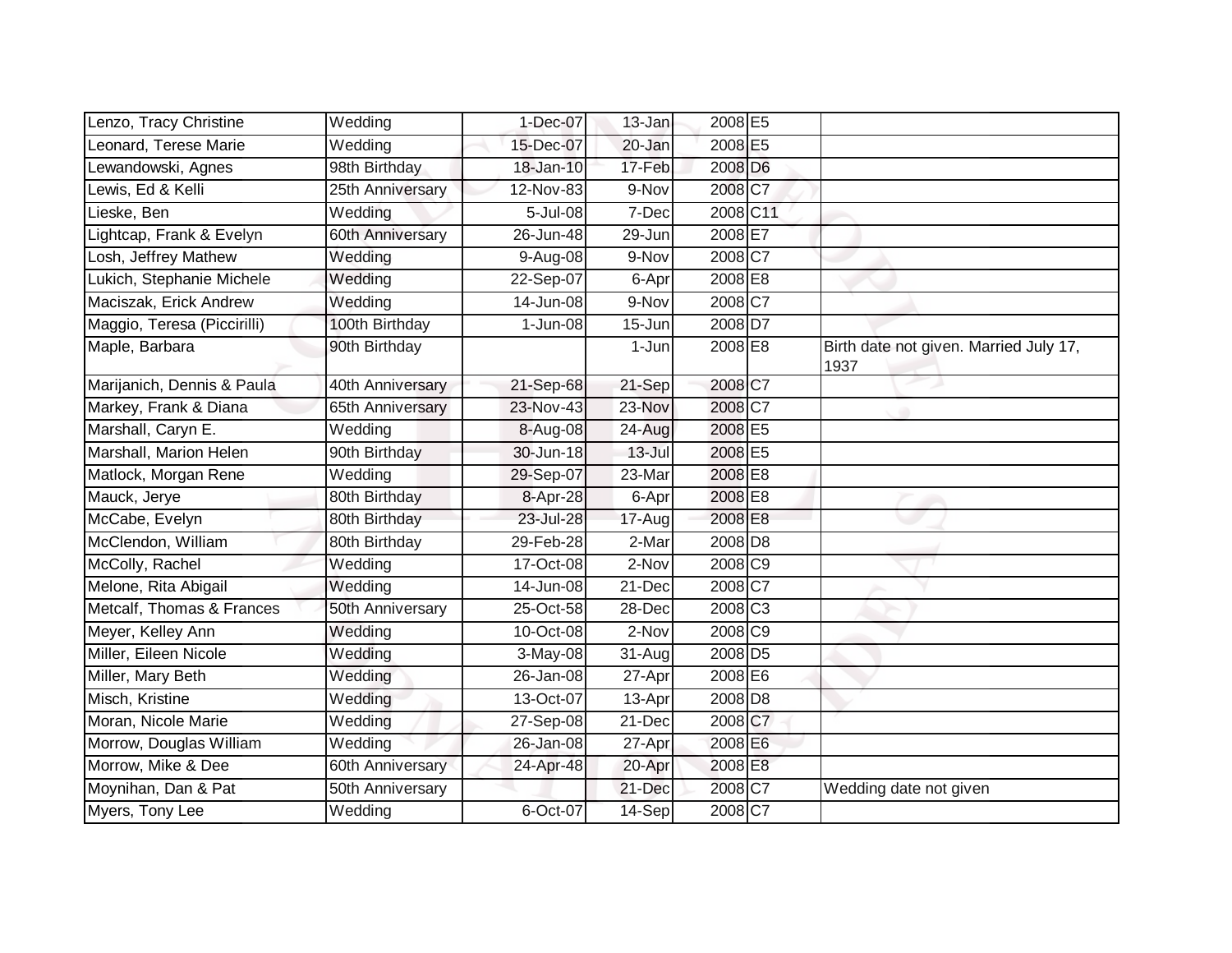| Nacios, Katherine Anne              | Wedding          | 27-Oct-07  | 9-Mar                | 2008 D <sub>8</sub>   |                        |
|-------------------------------------|------------------|------------|----------------------|-----------------------|------------------------|
| Nacios, Katherine Anne              | Wedding          | 27-Oct-07  | 24-Feb               | 2008 E6               |                        |
| Neis, Leo & Kay                     | 50th Anniversary |            | 12-Oct               | 2008 C <sub>3</sub>   | Wedding date not given |
| Nosich, Jeffrey Joseph              | Wedding          | 14-Jul-07  | 13-Jan               | 2008 E5               |                        |
| Nottoli, Roland & Lena              | 60th Anniversary | 11-Sep-48  | 5-Oct                | 2008 C8               |                        |
| Nottoli, Roland & Lena              | 60th Anniversary | 11-Sep-48  | 28-Sep               | $2008$ C <sub>8</sub> |                        |
| Nowak, Nicholas Paul                | Wedding          | 7-Jul-07   | 8-Jun                | 2008 D9               |                        |
| Nowinski, Donald Scott              | Wedding          | 26-May-07  | 11-May               | 2008 F6               |                        |
| Pallone, Elsie Kish                 | 93rd Birthday    | Mar-15     | 8-Jun                | 2008 D9               |                        |
| Panfil, Joseph & Cynthia            | 25th Anniversary | 24-Sep-83  | $26$ -Oct            | 2008 C7               |                        |
| Panozzo, Joyce Schilling            | 80th Birthday    | 21-Oct-28  | 9-Nov                | $2008$ C7             |                        |
| Pappas, Rachel Renee                | Wedding          | 8-Aug-08   | 19-Oct               | 2008 C7               |                        |
| Pastrick, David John                | Wedding          | 27-Oct-07  | 24-Feb               | 2008 E6               |                        |
| Pastrick, David John                | Wedding          | 27-Oct-07  | 9-Mar                | 2008 D8               |                        |
| Patrick, Shilo & Nancy Kay          | 50th Anniversary | 23-Aug-58  | 14-Sep               | 2008 C7               |                        |
| Pazdur, Walter & Margaret           | 50th Anniversary | 1958       | 28-Sep               | 2008 C8               | Wedding date not given |
| Perkins, Derrick                    | Wedding          | 31-May-08  | 28-Sep               | 2008 C9               |                        |
| Phillips, Brian Russell             | Wedding          | 10-Oct-08  | 2-Nov                | 2008 C9               |                        |
| Pineda, Elsy Nohemy                 | Wedding          |            | 30-Nov               | 2008 C7               | Wedding date not given |
| Popp, Louis E. & Shirley Ann        | 60th Anniversary | $3-Jul-48$ | 5-Jul                | 2008 E5               |                        |
| Pratl, Melinda                      | Wedding          | 25-Aug-07  | 10-Aug               | 2008 E6               |                        |
| Pribble, Emily A.                   | Wedding          | 18-Aug-07  | 6-Jan                | 2008 E3               |                        |
| Quiroga, Carmen Irene               | Wedding          | 22-Dec-07  | 24-Feb               | 2008 E6               |                        |
| Rainbolt, Ronald & Donna<br>(Meyer) | 50th Anniversary |            | 23-Nov               | $2008$ C <sub>7</sub> | Wedding date not given |
| Rauen, Irvan & Leona                | 65th Anniversary | 14-Jul-43  | $\overline{2}0$ -Jul | 2008 D7               |                        |
| Riddering, Richard A.               | Wedding          | 25-Apr-08  | 20-Apr               | 2008 E8               |                        |
| Rippe, Emden & Evelyn               | 65th Anniversary | 16-May-43  | $\overline{8}$ -Jun  | 2008 D9               |                        |
| Roberts, Rachel                     | Wedding          | 5-Jul-08   | 7-Dec                | 2008 C11              |                        |
| Roldan, David Carlos                | Wedding          | 22-Sep-07  | 6-Apr                | 2008 E8               |                        |
| Rommelfanger, Russell Lee           | Wedding          | 20-Oct-07  | 20-Jan               | 2008 E5               |                        |
| Ross, Jill Renee                    | Wedding          | 26-Jul-08  | 28-Sep               | 2008 C8               |                        |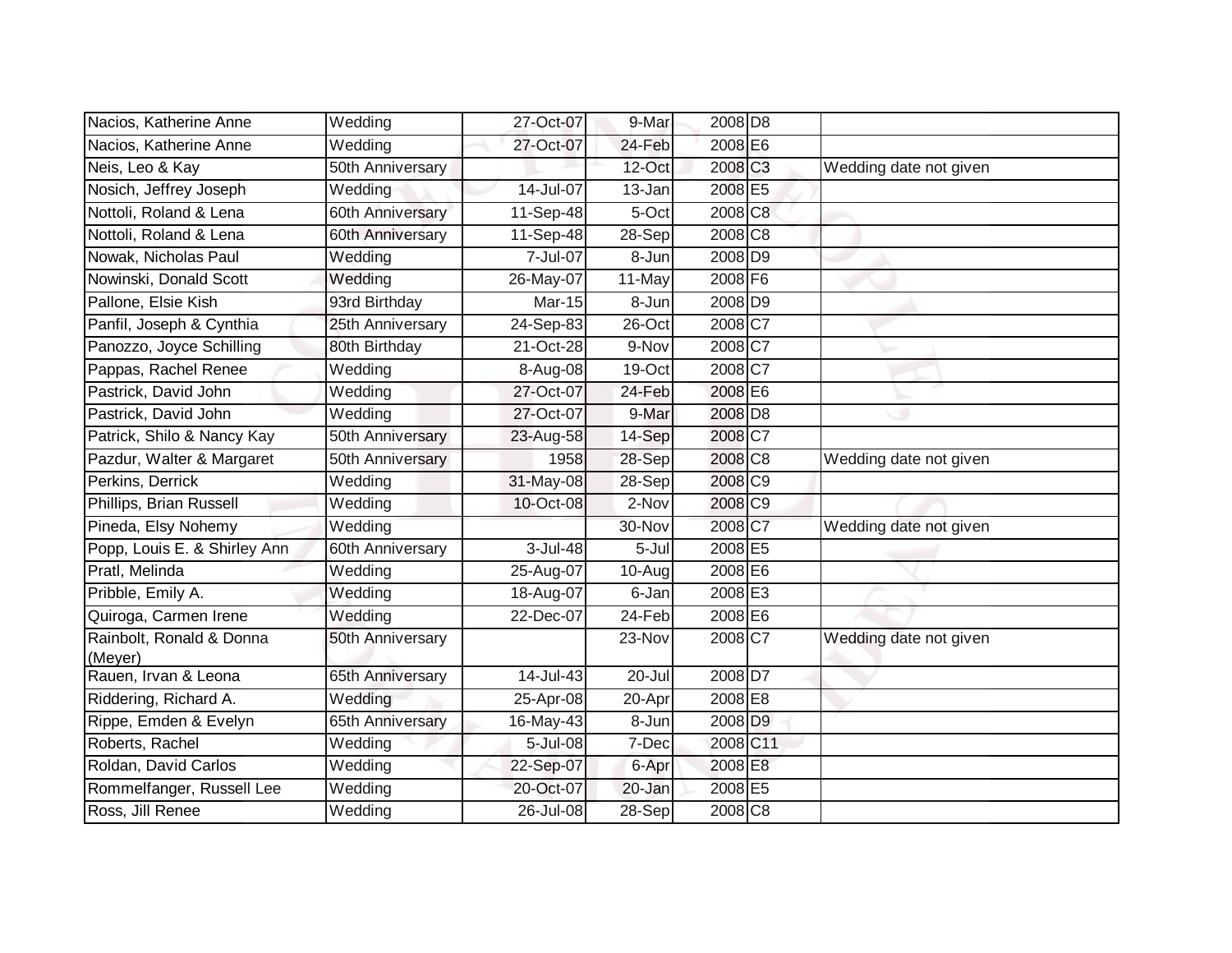| Ruhl, Donald L. (Rev.) & Sylvia<br>N.              | 60th Anniversary | 20-May-48    | 4-May                | 2008 E6               |                              |
|----------------------------------------------------|------------------|--------------|----------------------|-----------------------|------------------------------|
| Rybarczyk, Andrea Lynn                             | Wedding          | 8-Nov-07     | 16-Mar               | 2008 E8               |                              |
| Rybicki, David Leonard                             | Wedding          | 23-Jun-07    | $24 - Aug$           | 2008 E5               |                              |
| Salyer, Jonathan                                   | Wedding          | 4-Oct-08     | 9-Nov                | 2008 C7               |                              |
| Saunders, Roger C. & Ann K.                        | 50th Anniversary | 17-Feb-58    | 17-Feb               | $2008$ D <sub>6</sub> |                              |
| Schmid, Daniel Benjamin                            | Wedding          | 14-Jun-08    | 21-Dec               | 2008 C7               |                              |
| Schuhrke, AdolphC. (Carl) &<br>Geraldine J. (Geri) | 50th Anniversary | 15-Nov-58    | 23-Nov               | 2008 C7               |                              |
| Schultz, Randy Charles II                          | Wedding          | 27-Oct-07    | 27-Jan               | 2008 E5               |                              |
| Schumacher, Christiana Marie                       | Wedding          | 28-Aug-08    | 9-Nov                | 2008 C7               |                              |
| Scott, Derek Michael                               | Wedding          | 21-Jun-08    | 31-Aug               | 2008 D <sub>5</sub>   |                              |
| Segert, Marie                                      | 90th Birthday    | 25-Apr-18    | 29-Jun               | 2008 E7               |                              |
| Sejda, Ann Christine                               | Wedding          | 31-Aug-08    | 26-Oct               | 2008 C7               |                              |
| Sharp, Michael Joe                                 | Wedding          | 1-Dec-07     | 13-Jan               | 2008 E5               |                              |
| Shelby, Jessica Anne                               | Wedding          | 26-May-07    | 27-Apr               | 2008 E6               |                              |
| Sherman, Anjela                                    | Wedding          | 4-Oct-08     | 9-Nov                | 2008 C7               |                              |
| Shipley, Brock David                               | Wedding          | 30-Jun-07    | 20-Apr               | 2008 E8               |                              |
| Sietsma, Traci Leigh                               | Wedding          | 22-Sep-07    | 24-Feb               | 2008 E6               |                              |
| Sikes, Justin David                                | Wedding          | 8-Aug-08     | 19-Oct               | 2008 C7               |                              |
| Skowronski, Michael                                | Wedding          | 7-Jul-07     | 16-Mar               | 2008 E9               |                              |
| Skvarce, Carly Lynn                                | Wedding          | 21-Jun-08    | 5-Oct                | 2008 C <sub>8</sub>   |                              |
| Smith, Homer & Eva Marie Bond                      | 50th Anniversary | 8-Feb-58     | 24-Feb               | 2008 E7               |                              |
| Smith, Michael                                     | Wedding          | 13-Oct-07    | 13-Apr               | 2008 D <sub>8</sub>   |                              |
| Sorgen, Bryan Michael                              | Wedding          | $27-$ Sep-08 | 26-Oct               | 2008 C7               |                              |
| Steen, Lowell H., M.D.                             | 85th Birthday    |              | 30-Nov               | 2008 C7               | Birth date not given         |
| Steinkraus, Matthew                                | Wedding          | 25-Aug-07    | $\overline{10}$ -Aug | 2008 E6               |                              |
| Stern, William & Miriam                            | 50th Anniversary | 1958         | 24-Aug               | 2008 E5               | Exact wedding date not given |
| Stevens, Melissa                                   | Wedding          | 3-Aug-08     | 14-Sep               | 2008 C7               |                              |
| Stochel, Robert Patrick (Lt.)                      | Wedding          | 28-Aug-08    | 9-Nov                | 2008 C7               |                              |
| Stone, William L. & Judith M.                      | 50th Anniversary | 18-Oct-58    | 30-Nov               | 2008 C7               |                              |
| Stonecipher, Edna                                  | 90th Birthday    |              | 16-Mar               | 2008 E8               | Birth date not given.        |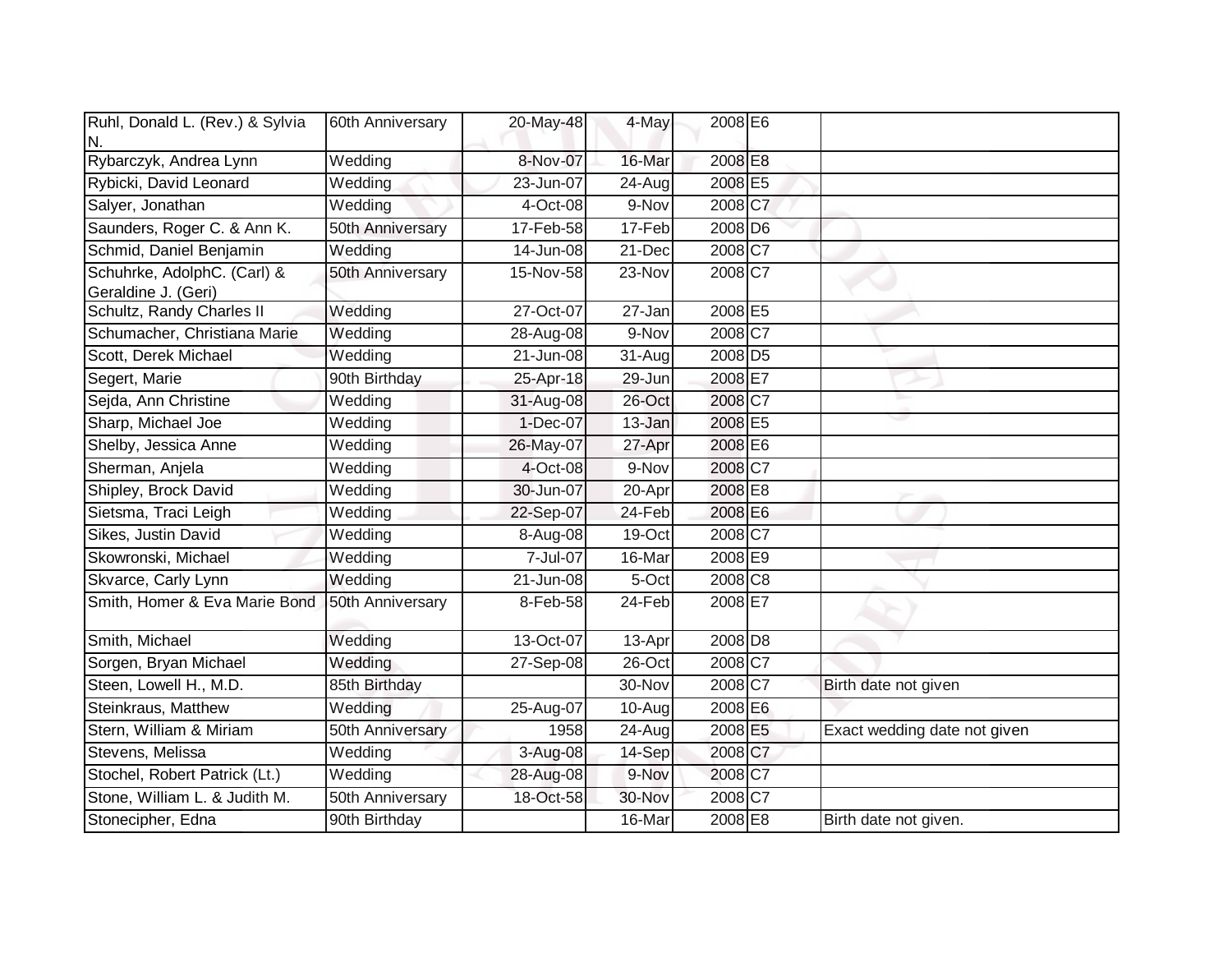| Strabavy, Paul Warren                             | Wedding               | 7-Jun-08     | 28-Sep     | 2008 C9             |                        |
|---------------------------------------------------|-----------------------|--------------|------------|---------------------|------------------------|
| Strunk, Lillian                                   | 90th Birthday         | 9-Feb-18     | 10-Feb     | 2008 E5             |                        |
| Sulski, Theresa                                   | 80th Birthday         | 10-Jan-28    | 27-Jan     | 2008 E4             |                        |
| Suroviak, Amanda                                  | Wedding               | 24-Feb-08    | 11-May     | 2008 F6             |                        |
| Swida, Vanessa Lea                                | $\overline{W}$ edding | 7-Jul-07     | 1-Jun      | 2008 E8             |                        |
| Swida, Vanessa Lea                                | Wedding               | 7-Jul-07     | 22-Jun     | 2008 D <sub>5</sub> |                        |
| Szczygiel, Ben                                    | 90th Birthday         | 27-May-18    | $13 -$ Jul | 2008 E5             |                        |
| Szekely, Elsie                                    | 90th Birthday         |              | 17-Feb     | 2008 D6             | Birth date not given   |
| Tailford, Matthew                                 | Wedding               | 29-Jul-07    | 23-Mar     | 2008 E8             |                        |
| Talley, Chad Michael                              | Wedding               | 25-Jul-08    | 14-Sep     | 2008 C7             |                        |
| Tauber, Justin Christopher                        | Wedding               | 14-Jun-08    | 26-Oct     | 2008 C7             |                        |
| Tauber, Justin Christopher                        | Wedding               | 14-Jun-08    | 19-Oct     | 2008 C7             |                        |
| Tedesco, Josephine                                | 100th Birthday        | 28-Dec-07    | 10-Feb     | 2008 E5             |                        |
| Thompson, Alina Renee                             | Wedding               | 24-Aug-08    | 19-Oct     | 2008 C7             |                        |
| Thornberry, Calvin & Sarah                        | 60th Anniversary      | 27-Jun-48    | 6-Jul      | 2008 E5             |                        |
| Tite, Jack                                        | 75th Birthday         |              | 2-Mar      | 2008 D8             | Birth date not given   |
| Togut, Jessika Ruth                               | Wedding               | $24$ -May-08 | 17-Aug     | 2008 E8             |                        |
| Tolman, Herb & Sonny                              | 50th Anniversary      |              | 14-Dec     | 2008 C4             | Wedding date not given |
| Toth, Anita                                       | 80th Birthday         |              | $13 -$ Jul | 2008 E5             | No birth date given    |
| Trevino, Jose & Lupe                              | 60th Anniversary      |              | 15-Jun     | 2008 D7             | Wedding date not given |
| Trueblood, Danielle Brianne                       | Wedding               | 14-Jun-08    | 9-Nov      | 2008 C7             |                        |
| Urchell, Chris                                    | Wedding               | 16-Feb-08    | 27-Apr     | 2008 E6             |                        |
| Urteaga, Gabriela J.                              | Wedding               | 31-Mar-07    | 9-Mar      | 2008 D8             |                        |
| Van Der Noord, Peter & Frances<br>Alice (Wiersma) | 70th Anniversary      | 27-Jul-38    | 10-Augl    | 2008 E6             |                        |
| Van Gorp, Anna (Postema)                          | 95th Birthday         |              | 16-Mar     | 2008 E8             | Birth date not given   |
| Van Gorp, Harold                                  | 95th Birthday         |              | 16-Mar     | 2008 E8             | Birth date not given   |
| Van Gorp, Harold & Anna<br>(Postema)              | 75th Anniversary      | 4-Mar-33     | 16-Mar     | 2008 E8             |                        |
| Van Stedum, Elaine Marie                          | Wedding               | 14-Jul-07    | 13-Jan     | 2008 E5             |                        |
| Vandiver, Ray & Janice                            | 50th Anniversary      | May 3, 1058  | $1-Jun$    | 2008 E8             |                        |
| Vliek, Jamie Lynn                                 | Wedding               | 23-Jun-07    | 24-Aug     | 2008 E5             |                        |
| Vlietstra, Wilma                                  | 85th Birthday         | 23-Apr-23    | 4-May      | 2008 E6             |                        |